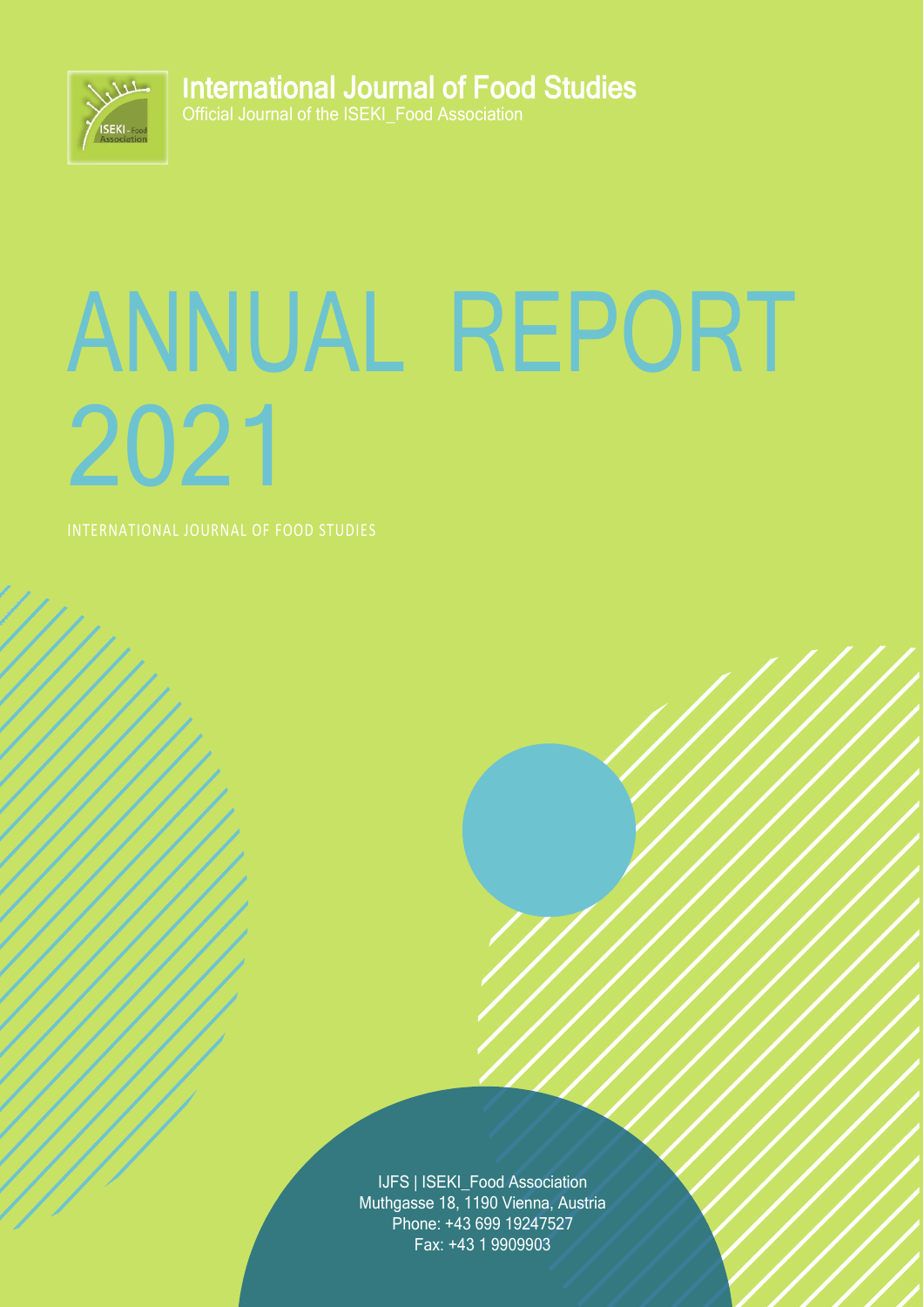## EDITORIAL **BOARD**

#### Editor-in-Chief

[Cristina](javascript:openRTWindow() L. M. Silva | Catholic University of Portugal - College of Biotechnology, Portugal

#### Vice Editor-in-Chief

[Margarida](javascript:openRTWindow() Cortez Vieira | Food Engineering Department High Institute of Engineering University of Algarve, Portugal Paulo José do [Amaral](javascript:openRTWindow() Sobral | University of São Paulo - Faculty of Animal Science and Food Engineering, Brazil

#### Associate Editors

Fabio [Napolitano](javascript:openRTWindow() | Università degli Studi della Basilicata, Italy

Liliana [Tudoreanu](javascript:openRTWindow() | University of Agronomic Sciences and Veterinary Medicine Bucharest, Romania, Romania [Margarida](javascript:openRTWindow() Cortez Vieira | Food Engineering Department High Institute of Engineering University of Algarve, Portugal Paulo José do [Amaral](javascript:openRTWindow() Sobral | University of São Paulo - Faculty of Animal Science and Food Engineering, Brazil Petras Rimantas [Venskutonis](javascript:openRTWindow() | Kaunas University of Technology, Lithuania Rui [Costa](javascript:openRTWindow() | Polytechnic Institute of Coimbra, Portugal Rui [Cruz](javascript:openRTWindow() | University of Algarve ISE Department of Food Engineering, Portugal Tanaboon [Sajjaanantakul](javascript:openRTWindow() | Kasetsart University, Thailand [Victoria](javascript:openRTWindow() Jideani | Cape Peninsula University of Technology, South Africa

#### Copyeditors

Anna [McElhatton](javascript:openRTWindow() | University of Malta, Malta [Helena](javascript:openRTWindow() Leitão | Catholic University of Portugal, Portugal [Katherine](javascript:openRTWindow() Mary Flynn | ISEKI-Food Association Peter [Mitchell](javascript:openRTWindow() | Northern Ireland Centre for Food and Health, University of Ulster, United Kingdom Mr Richard James [Marshall](javascript:openRTWindow() | Bath Spa University, United Kingdom Sofia [Fernandes](javascript:openRTWindow() | University of Exeter, United Kingdom

#### Layout Editors

Denise [Tavares](javascript:openRTWindow() |Portugal [Fátima](javascript:openRTWindow() A. Miller | Catholic University of Portugal - College of Biotechnology, Portugal Jesus M. Frias [Celayeta](javascript:openRTWindow() | Dublin Insitute of Technology - Environmental Sustainability and Health Institute, Irelan

#### Advisory Board

Afam [Jideani](http://orcid.org/0000-0002-9122-8697) | University of Venda | South Africa [António](http://orcid.org/0000-0003-3593-8878) Vicente | University of Minho | Portugal Brian [McKenna](https://orcid.org/0000-0003-1431-4900) | University College Dublin | Ireland Elisabeth [Dumoulin](https://www.scopus.com/authid/detail.uri?authorId=6602485001) | Paris Institute of Technology for Life | France Ferruh [Erdogdu](http://orcid.org/0000-0003-3047-4779) | Ankara University | Turkey Gerhard [Schleining](http://orcid.org/0000-0003-1321-9186) | BOKU | Austria Gustavo V. [Barbosa-Canovas](https://scholar.google.com/citations?user=Q9TxPwoAAAAJ&hl=en) | Washington State University | United States of America Gustavo [Gutiérrez-López](http://orcid.org/0000-0002-8171-5977) | National School of Biological Sciences | Mexico José [António](http://orcid.org/0000-0002-4918-3704) Teixeira | University of Minho | Portugal Kristberg [Kristbergsson](https://www.scopus.com/authid/detail.uri?authorId=55999956700) | University of Iceland | Iceland [Mustapha](https://orcid.org/0000-0001-7003-9734) El Idrissi | Mohamed Premier University | Morocco Pablo [Ribotta](http://orcid.org/0000-0001-7883-8856) | School of Exact Physics and Natural Sciences | Argentina Paul [Singh](http://www.rpaulsingh.com/) | University of California, Davis | United States [Paola](https://orcid.org/0000-0003-0020-9077) Pittia | University of Teramo | Italy [Peter](http://orcid.org/0000-0002-2533-0183) Ho | University of Leeds | United Kingdom Pilar [Buera](http://orcid.org/0000-0001-9290-7299) | School of Exact and Natural Sciences | Argentina Sam [Saguy](http://orcid.org/0000-0002-1570-8808) | Hebrew University of Jerusalem | Israel Teresa [Brandão](http://orcid.org/0000-0002-8857-6471) | Catholic University of Portugal | Portugal V. [Prakash](https://en.wikipedia.org/wiki/Vishweshwaraiah_Prakash) | Ramaiah University of Applied Sciences| India [Venkatesh](https://scholar.google.com/citations?user=ja-LMXsAAAAJ&hl=en) Meda | University of Saskatchewan | Can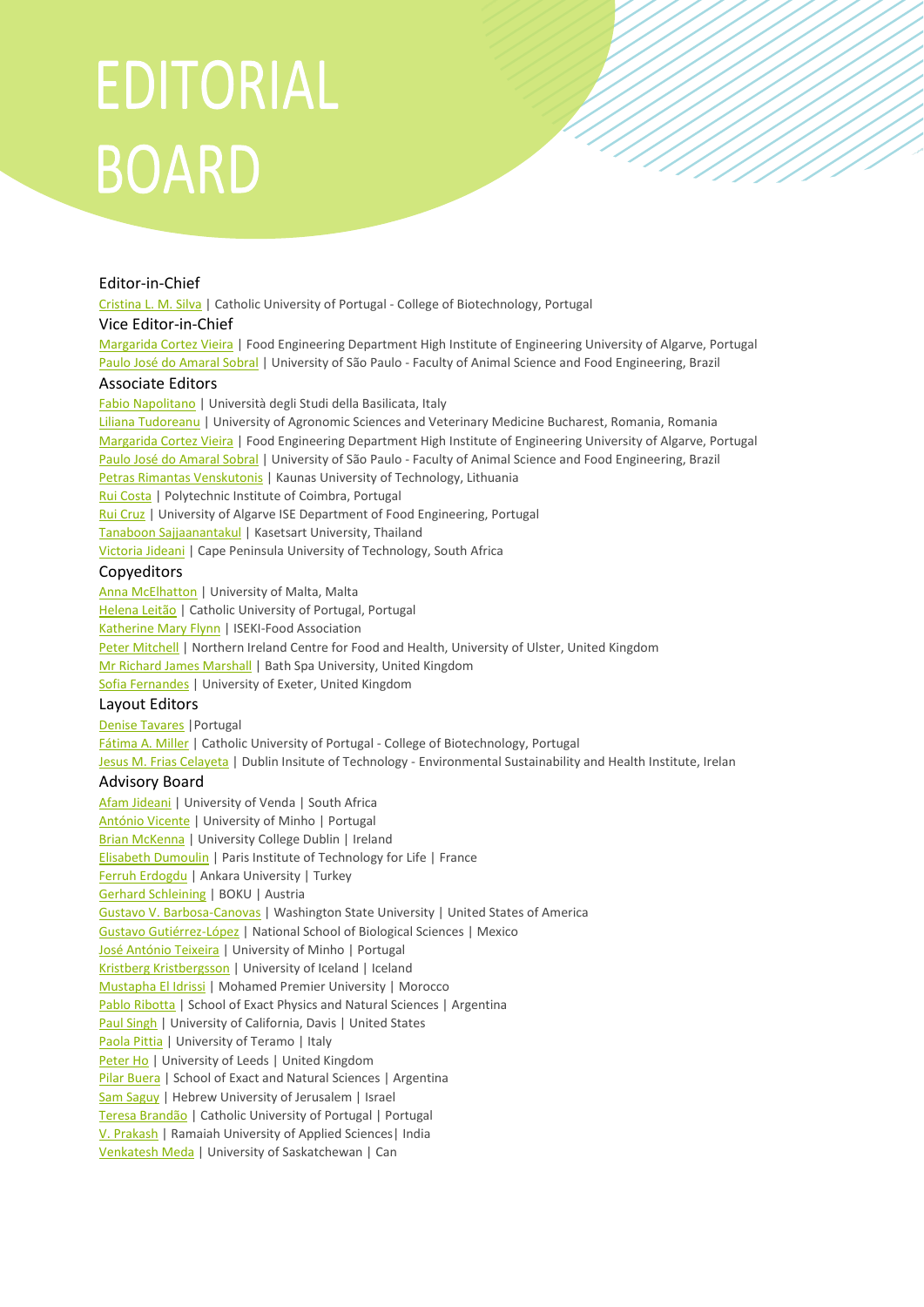

## **INDEX**

|                  | <b>SUBMITTED MANUSCRIPTS.</b> |     |
|------------------|-------------------------------|-----|
| 1.1 <sub>1</sub> |                               |     |
| 1.2.             |                               |     |
| 1.3.             |                               |     |
|                  |                               |     |
| 2.1.             |                               |     |
| 2.2.             |                               |     |
|                  | 2.2.1                         |     |
|                  | 2.2.2.                        |     |
| 3 <sub>1</sub>   |                               |     |
| 3.1 <sub>1</sub> |                               |     |
| 3.2.             |                               |     |
| 4.               |                               |     |
| 5.               | <b>TURNOVER</b>               |     |
| 5.1.             |                               |     |
| 5.2.             |                               |     |
| 6.               |                               |     |
| 6.1.             |                               |     |
| 7.               |                               | -12 |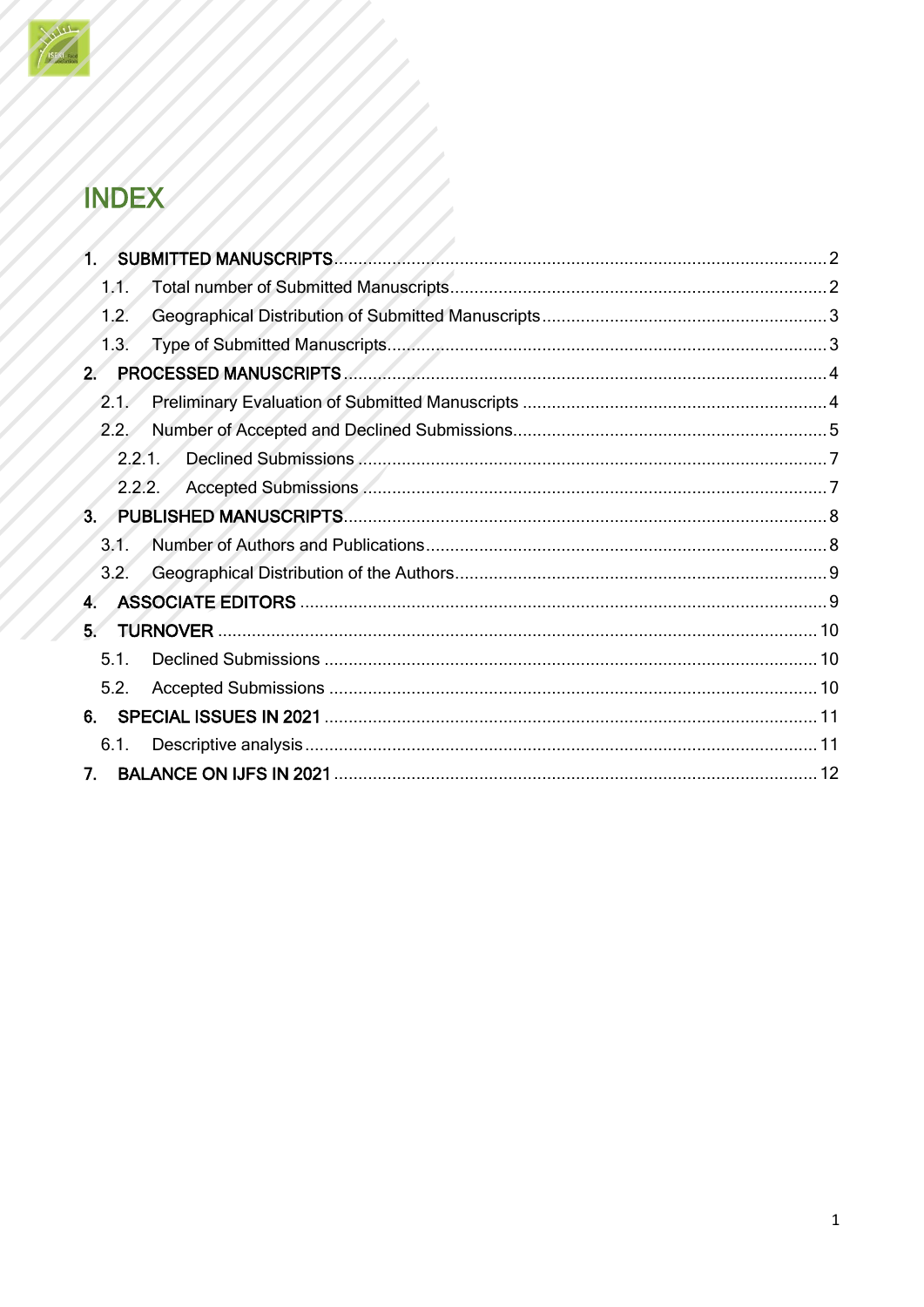

#### <span id="page-3-0"></span>1. SUBMITTED MANUSCRIPTS

#### <span id="page-3-1"></span>1.1. Total number of Submitted Manuscripts

The total number of submitted manuscripts to the International Journal of Food Studies (IJFS) is presented in Figure 1.



Figure 1. Trend of number of manuscripts submitted per year to IJFS.

In 2021, the annual number of submitted manuscripts continued to be higher than the average of 60 observed from 2011 to 2021. Even if this trend is in line with the previous four years, the number of submitted manuscripts in 2021 decreased by 25,6% compared with the total number of submitted manuscripts reached in 2020.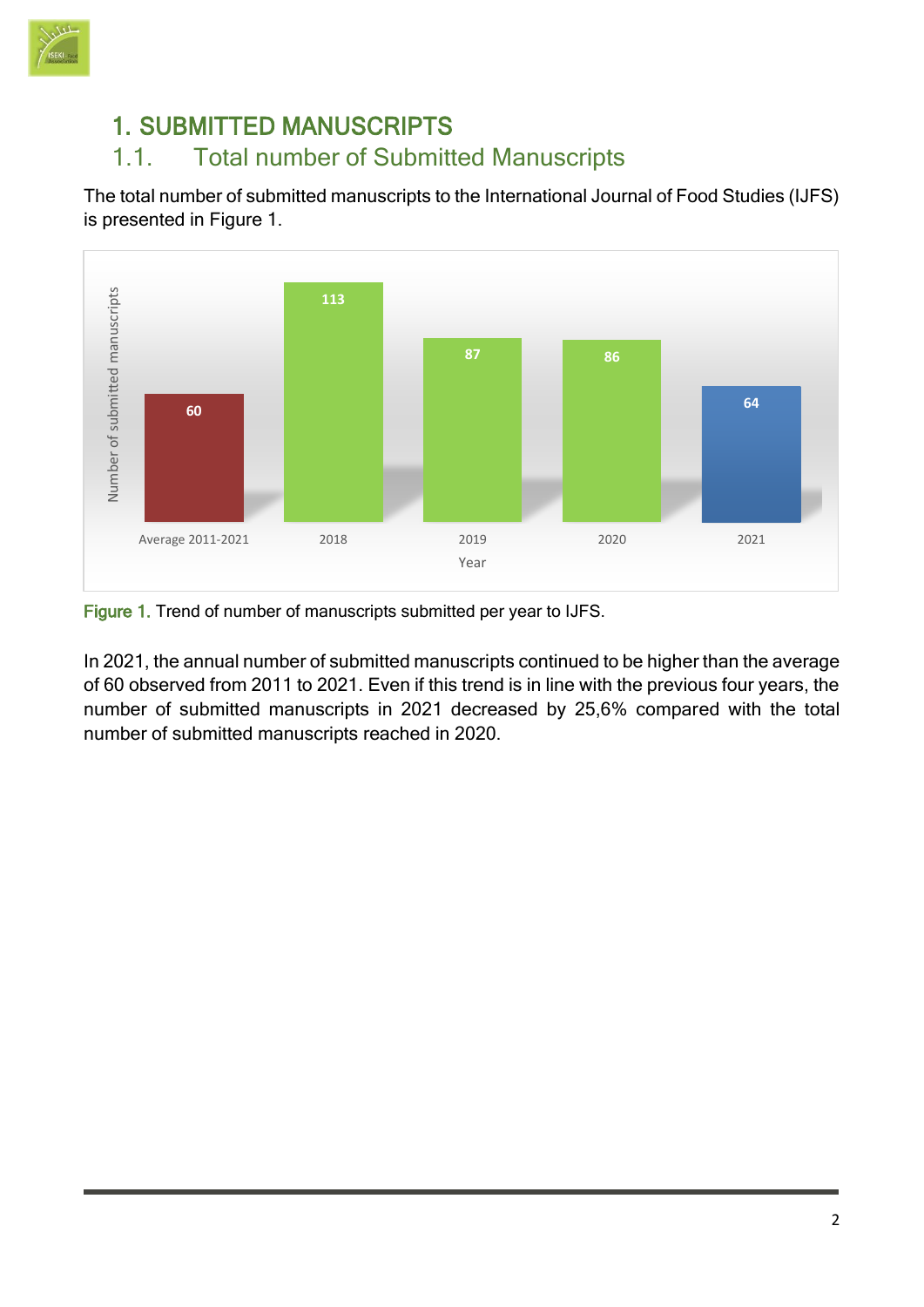

## 1.2. Geographical Distribution of Submitted Manuscripts

<span id="page-4-0"></span>Figure 2 describes the geographical distribution of authors of newly submitted manuscripts.



Figure 2. Geographical distribution of authors of new submitted manuscripts.

The geographical distribution of authors seems to be balanced and stable in the last four years.

However, an increased number of authors from Africa and Europe can be observed.

## 1.3. Type of Submitted Manuscripts

<span id="page-4-1"></span>Figure 3 presents the different categories of the submitted Manuscripts:

- EM Education Methods
- R&A Research and Applications
- **EXECT Critical Reviews of Scientific Literature**
- **EVOSN** Exchange of Views and Opinions of Scientific Nature
- **SFSC** Short Food Supply Chains (Special Issue)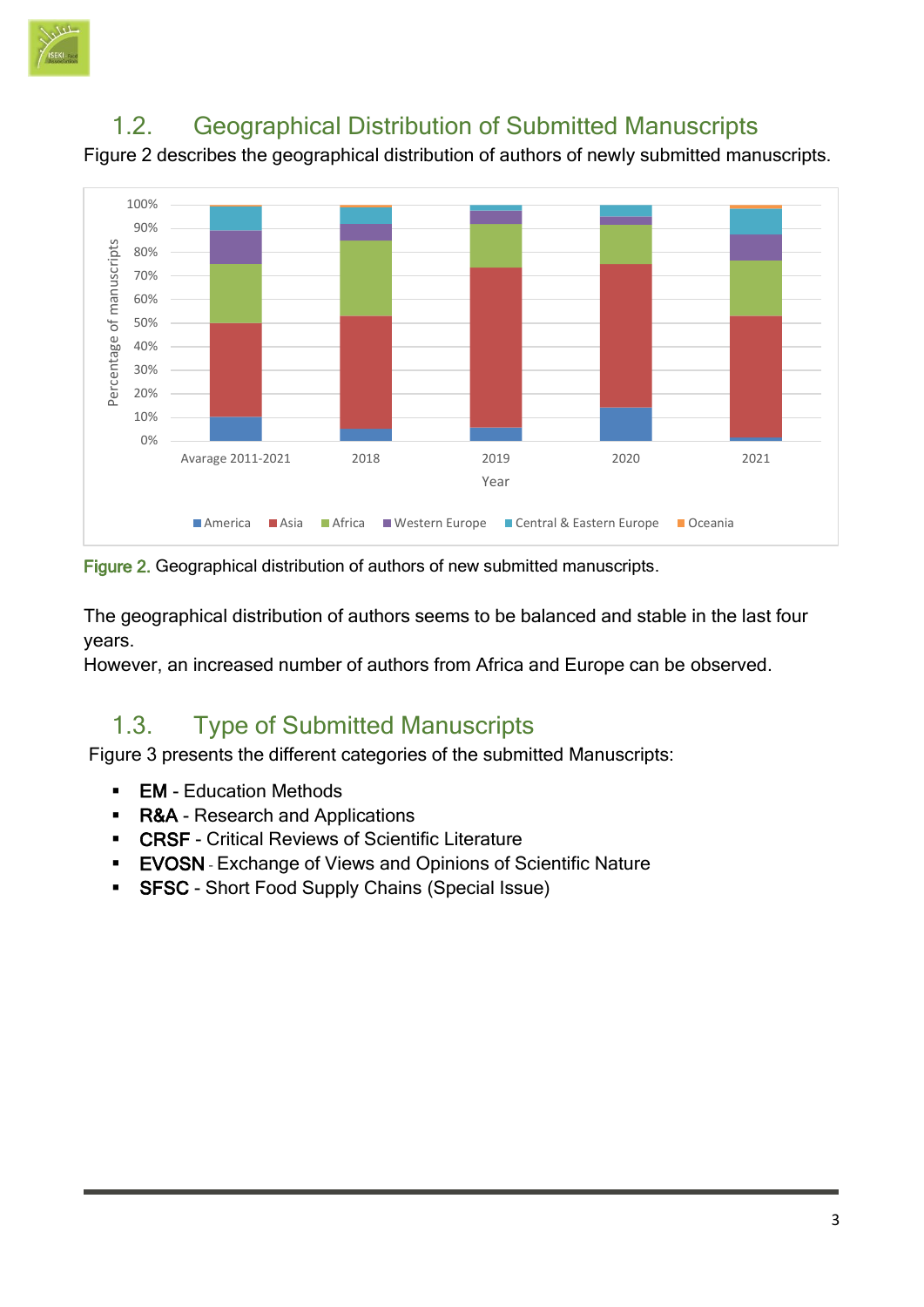



Figure 3. Categories of manuscripts submitted to IJFS.

<span id="page-5-0"></span>2. PROCESSED MANUSCRIPTS

The category "Research and Application (R&A)" represents the majority of the manuscripts according to the average calculated from 2011 to 2021 (Figure 3). The trend has been confirmed in the last four years; however, it can be observed an increased number of new categories in 2021. A percentage of 14% belongs to the special issue "Short Food Supply Chain" in 2021.

<span id="page-5-1"></span>

## 2.1. Preliminary Evaluation of Submitted Manuscripts

Figure 4. Number of directly rejected and forwarded for review process manuscripts.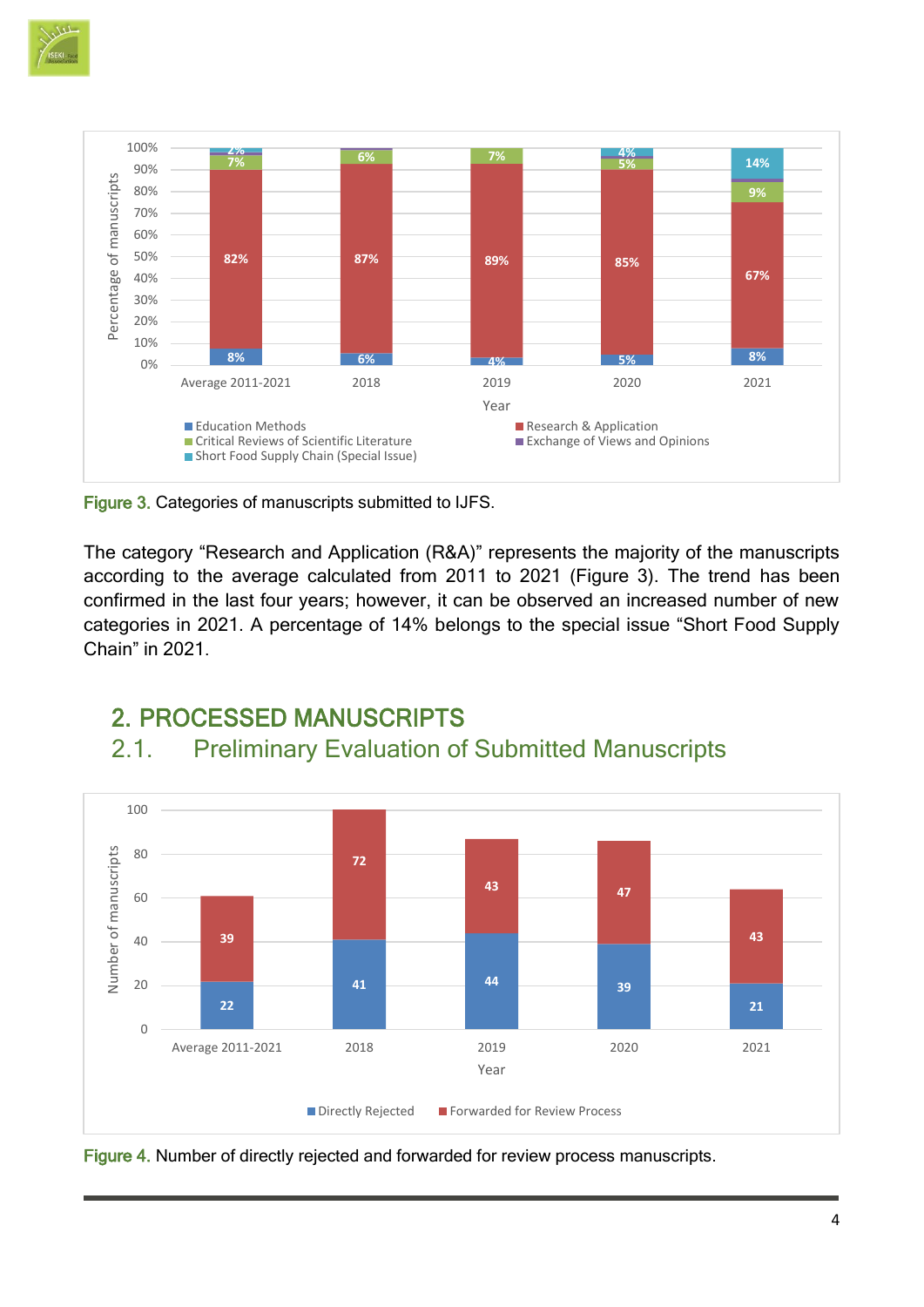

In figure 4, it is observed a higher number of manuscripts forwarded for the review process during the last four years. The trend registered in 2021 shows fewer manuscripts directly rejected than in the previous years.



#### <span id="page-6-0"></span>2.2. Number of Accepted and Declined Submissions

Figure 5. Number of accepted, rejected and in review submissions, according to the data from 2021.



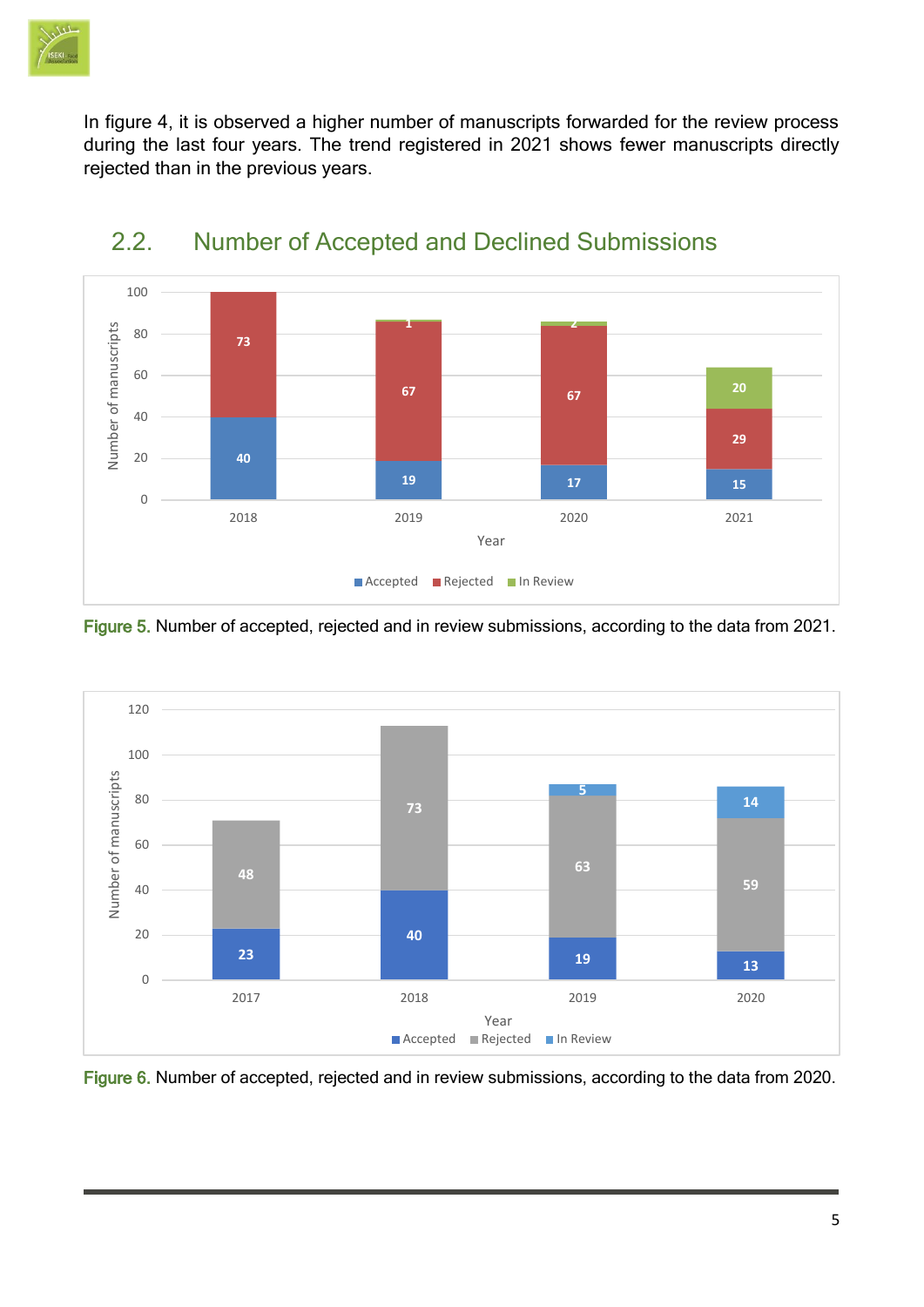

Figure 7 (a and b) and Figure 8 present the geographical distribution of the total number of decisions.



Figure 7. Total number of accepted and rejected manuscripts per authors' continent from 2011 to 2021 (a) and in 2021 (b).



Figure 8. Number of accepted and rejected manuscripts per authors' continent from 2011 till 2021.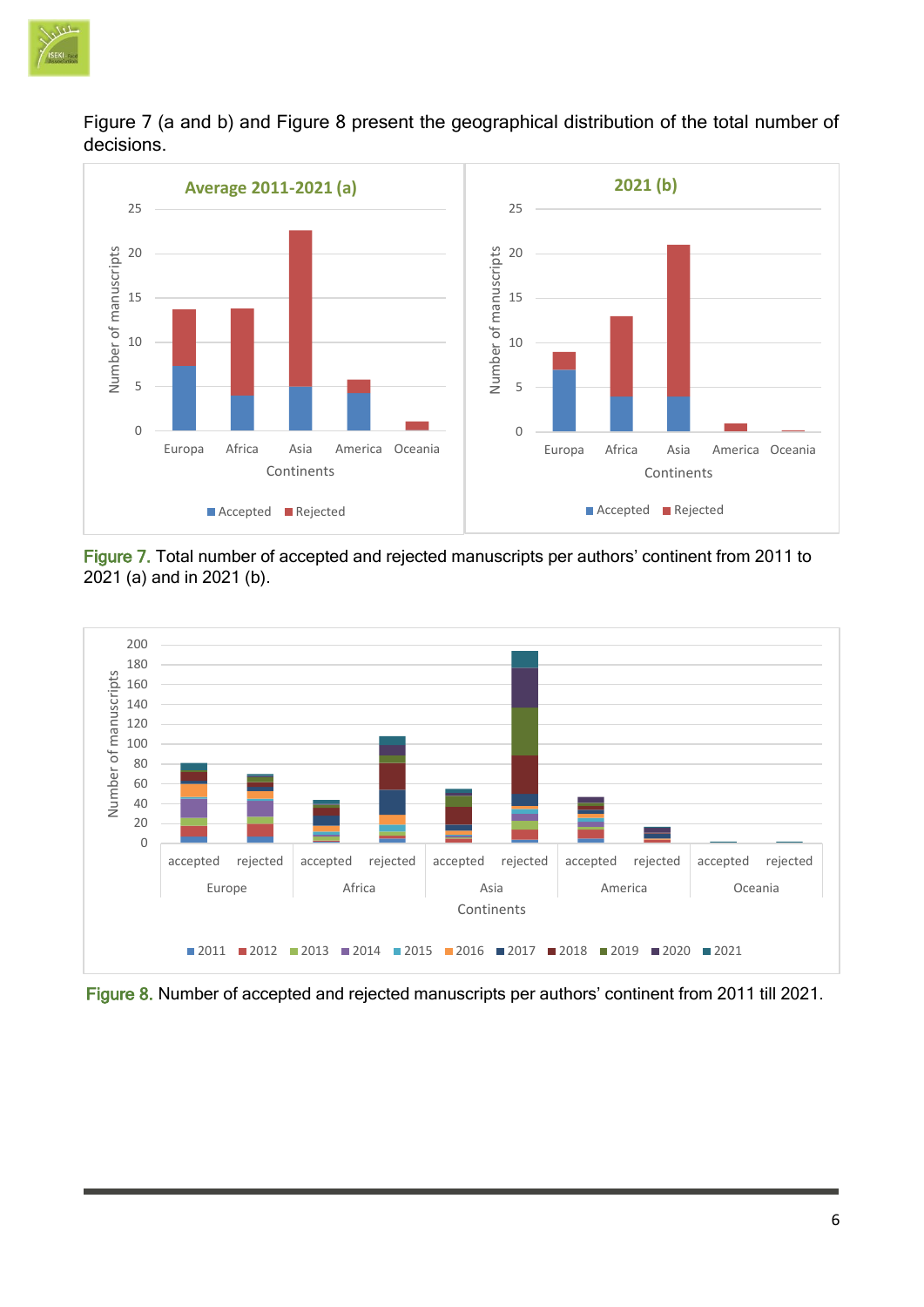



#### <span id="page-8-0"></span>2.2.1.Declined Submissions

Figure 9. Number of directly rejected submissions and rejected submissions after the review process.

From 2017, the number of submissions increased, being possible to increase the degree of exigence.

In 2021, the number of directly rejected submissions continued to be higher than those rejected after the review process (Figure 9).



#### <span id="page-8-1"></span>2.2.2.Accepted Submissions

Figure 10. Percentage of submissions with major and minor number of revisions.

A balance between the percentage of accepted manuscripts with major revisions and minor revisions is observed from 2011 to 2021. Compared with the last two years, in 2021, the number of accepted manuscripts with major revisions decreased.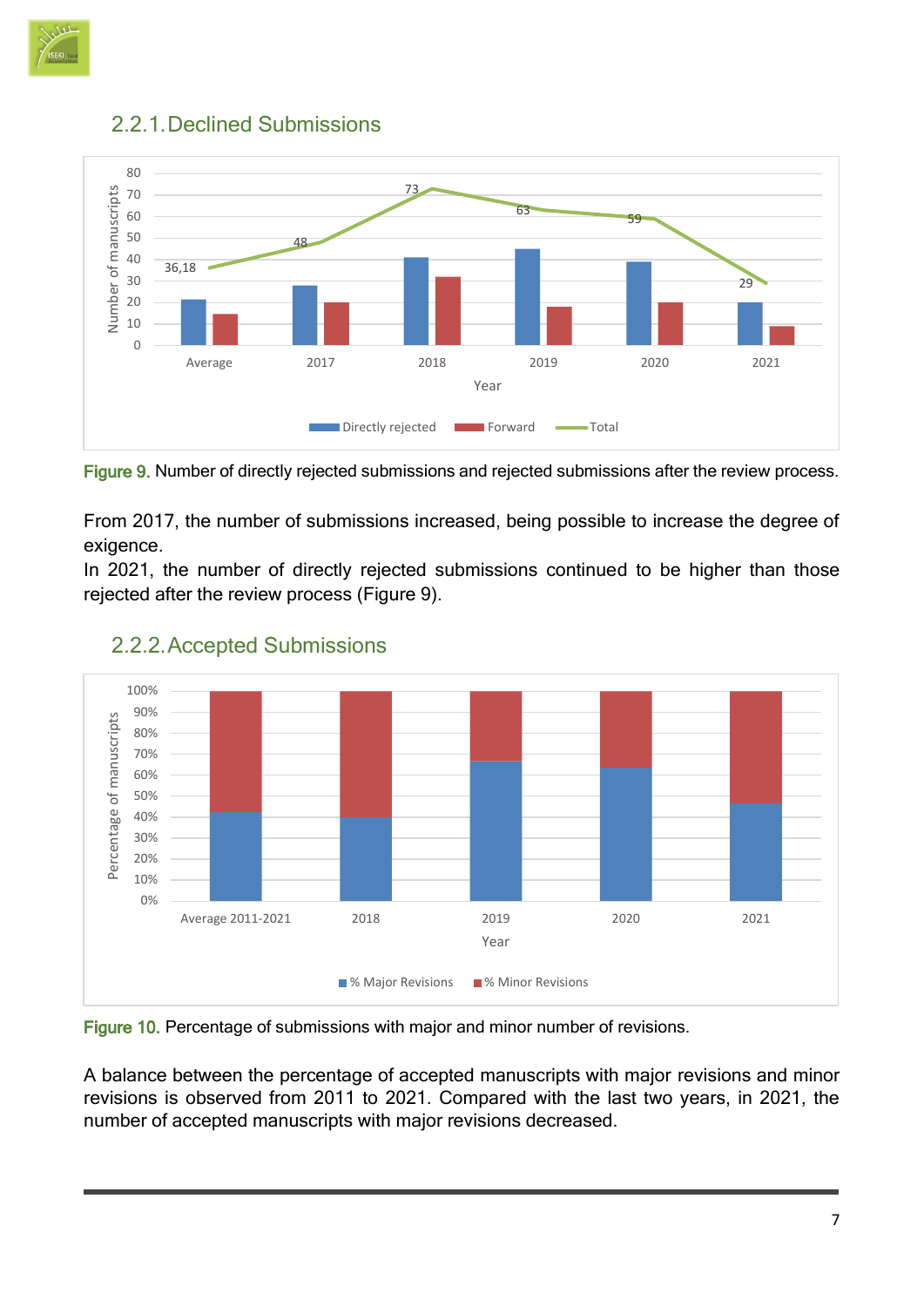

<span id="page-9-1"></span><span id="page-9-0"></span>

Figure 11. Number of authors and publications per country, relating to the publishing year.

ь

Ghana Venezuela Austria Ukraine

\*Others: all the minor countries, in terms of publications and authors number, different from the countries shown in the graph.

Figure 11 (a and b) presents the total number of publications and authors per country, respectively, between 2012 to 2021 and 2018 to 2021. A change in the pattern can be observed, being Nigeria, Brazil and India the countries with more new publications in the last four years.

0 20 40 60 80 100 120

0 20 40 60 80

Number of authors/publications

 $\blacksquare$  Number of authors  $\blacksquare$  Number of publications

Number of authors/publications

Iraq South Africa ţ

Number of authors **Number of publications**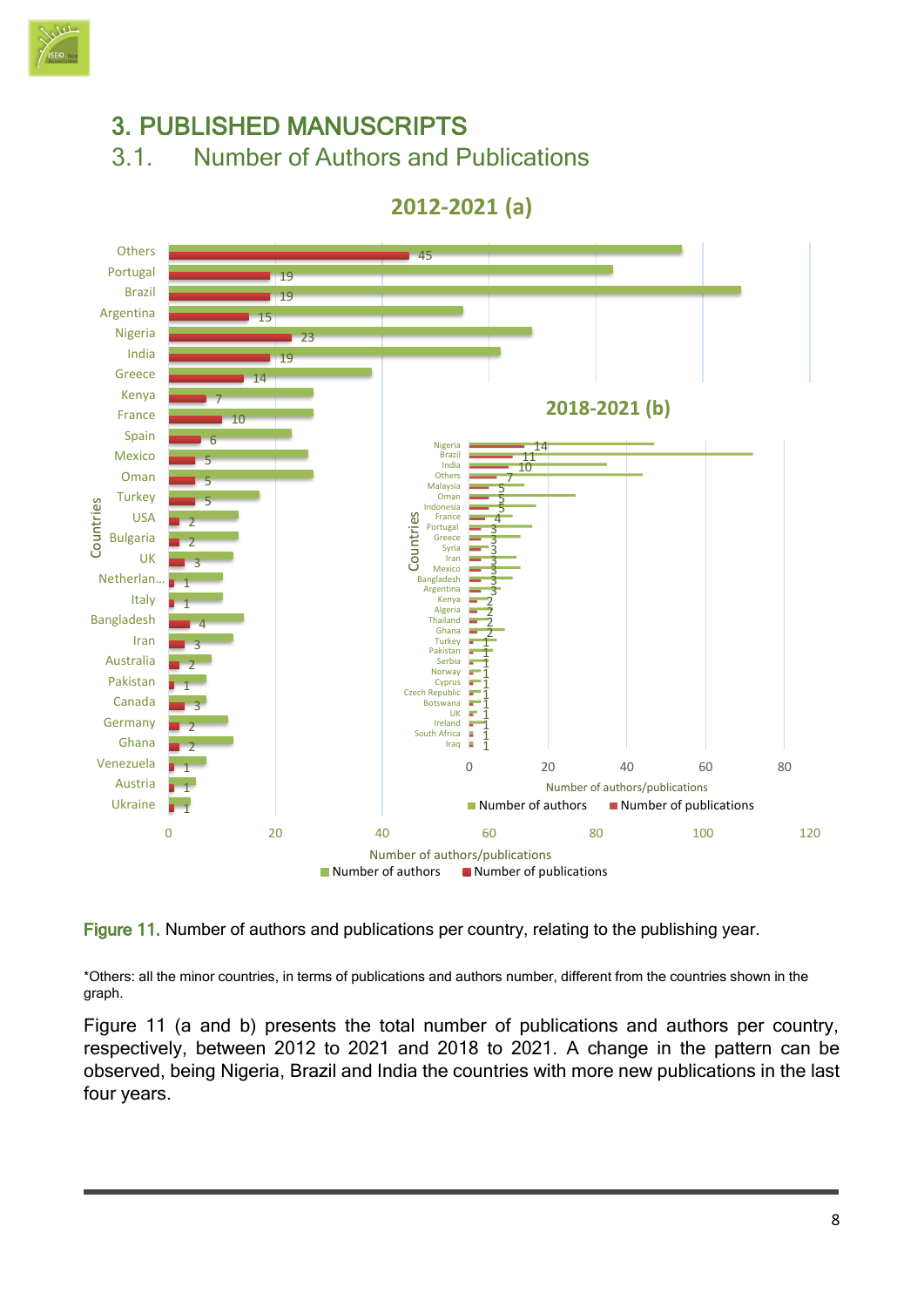



## <span id="page-10-0"></span>3.2. Geographical Distribution of the Authors

Figure 12. Geographical distribution of the authors of published manuscripts, relating to the publishing year.

The collected data about the geographical distribution of the authors reported significant differences between the average from 2012 to 2021 and the last four years. In 2021, an increased number of Asian manuscripts is observed.



## <span id="page-10-1"></span>4. ASSOCIATE EDITORS

Figure 13. Assigned manuscripts to 14 different Associate Editors in 2021 (a) and from 2011 to 2021 (b).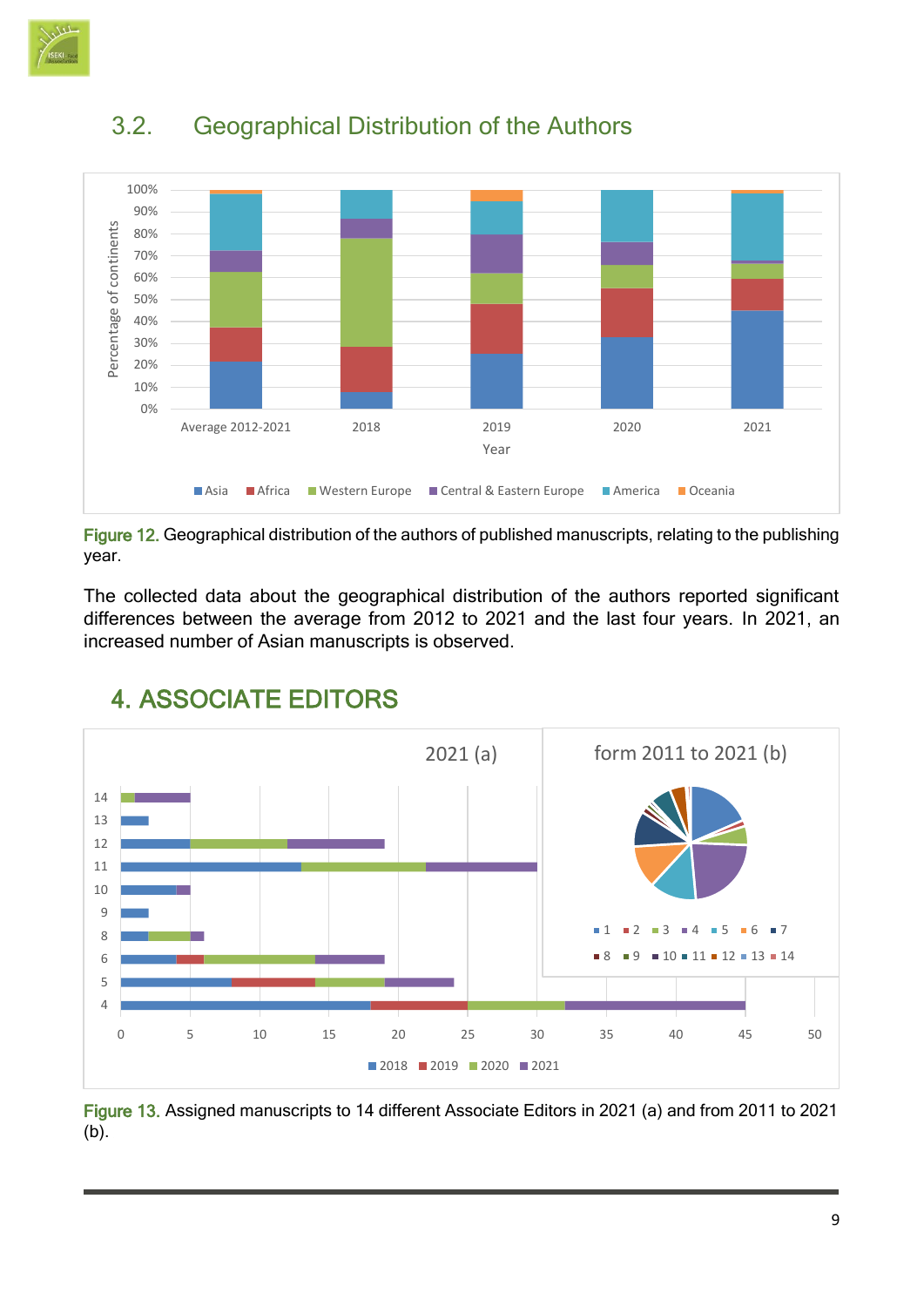

## <span id="page-11-1"></span><span id="page-11-0"></span>5. TURNOVER 5.1. Declined Submissions

Table 1. Mean period between the different steps from the submission to the editors' final decision (declined submissions).

| Year | Submission to<br>rejection (Months) | <b>Submission to Assign</b><br><b>Associate Editor</b><br>(Days) | Associate<br><b>Editor</b><br>assignment to<br>review starting<br>(Days) | Review<br>starting to 1 <sup>st</sup><br>decision<br>(Days) | 1 <sup>st</sup> decision to<br>final decision<br>(Days) |
|------|-------------------------------------|------------------------------------------------------------------|--------------------------------------------------------------------------|-------------------------------------------------------------|---------------------------------------------------------|
| 2018 |                                     |                                                                  |                                                                          | 85                                                          |                                                         |
| 2019 |                                     |                                                                  | 37                                                                       | 79                                                          |                                                         |
| 2020 |                                     |                                                                  | 29                                                                       | 49                                                          | 14                                                      |
| 2021 |                                     | ◠                                                                | າ                                                                        | 24                                                          |                                                         |

#### <span id="page-11-2"></span>5.2. Accepted Submissions

Table 2. Mean period between the different steps from the submission to the first decision.

| Year | <b>Submission to Assign</b><br><b>Associate Editor (Days)</b> | <b>Associate Editor</b><br>assignment to<br>review starting<br>(Days) | Review starting to<br>1 <sup>st</sup> decision (Days) | 1 <sup>st</sup> decision to final<br>decision (Days) |
|------|---------------------------------------------------------------|-----------------------------------------------------------------------|-------------------------------------------------------|------------------------------------------------------|
| 2018 |                                                               | 90                                                                    | 58                                                    | 39                                                   |
| 2019 |                                                               | 10                                                                    | 59                                                    | 20                                                   |
| 2020 |                                                               | 40                                                                    | 22                                                    | 20                                                   |
| 2021 | 5                                                             | 48                                                                    | 50                                                    | 20                                                   |

Table 3. Mean period between the different steps from the final decision to the pdf and total mean period from submission to acceptance and publishing.

| Year | <b>Final decision to</b><br>copyediting (Days) | Copyediting to pdf<br>(Days) | Submission to<br>acceptance<br>(Months) | Submission to<br>publishing<br>(Months) |
|------|------------------------------------------------|------------------------------|-----------------------------------------|-----------------------------------------|
| 2018 | 115                                            | 179                          |                                         | 14                                      |
| 2019 | 58                                             | 127                          |                                         | 10                                      |
| 2020 | 58                                             | 129                          | 3                                       | 12                                      |
| 2021 | 48                                             | 151                          | 6                                       | 13                                      |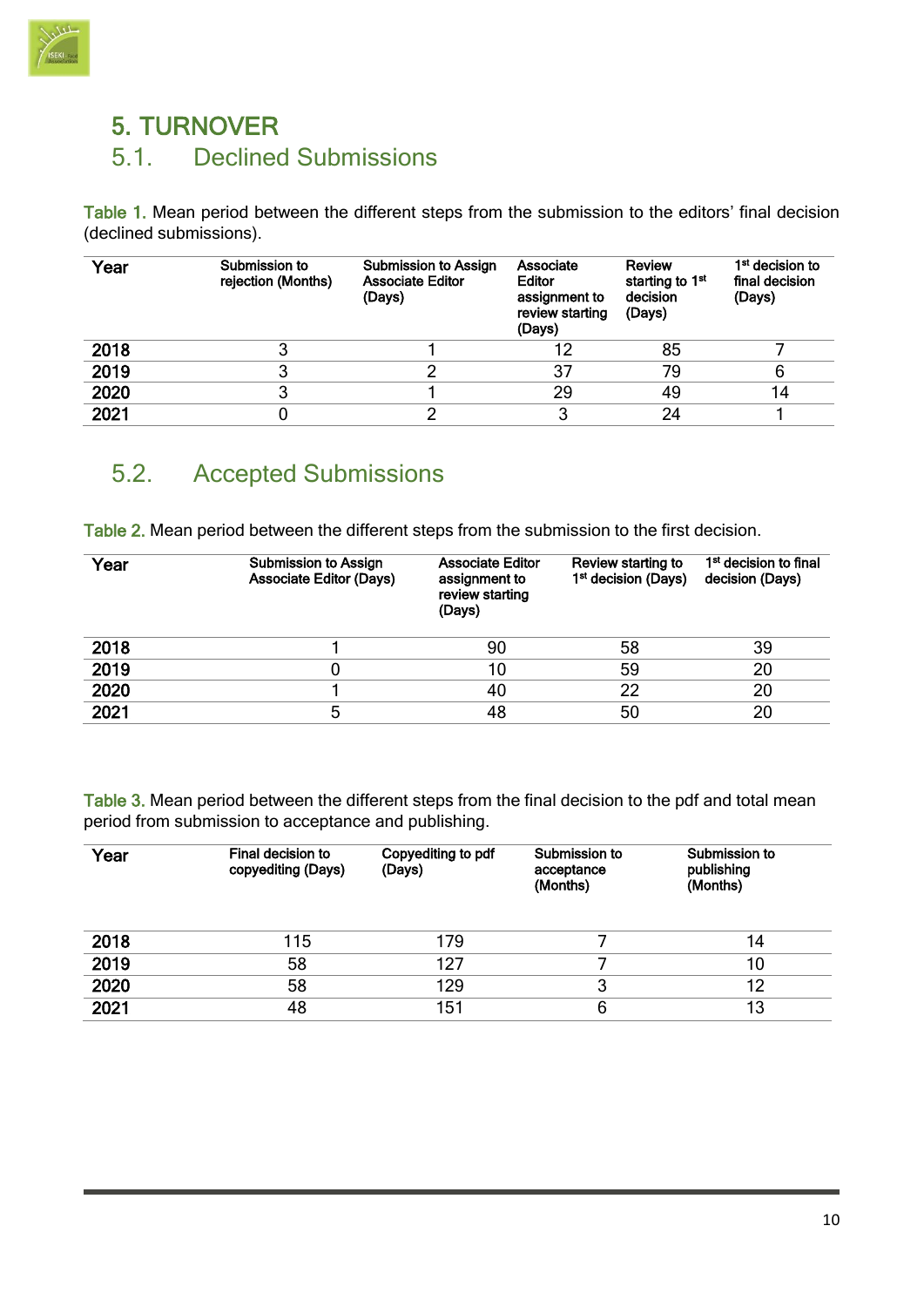

## <span id="page-12-0"></span>6. SPECIAL ISSUES IN 2021

## <span id="page-12-1"></span>6.1. Descriptive analysis

#### Table 4. Special Issue in 2021 and titles of papers

| <b>Special Issue Title</b>                                   | <b>Papers Published</b>                                                                                                                                                    | <b>Posted Date</b> |  |
|--------------------------------------------------------------|----------------------------------------------------------------------------------------------------------------------------------------------------------------------------|--------------------|--|
|                                                              | 10                                                                                                                                                                         | 24.02.21           |  |
|                                                              | "Chemical Composition, Anti-Nutritional Factors and Pasting<br>Properties of Cassava-African Yam Bean Flour Blends for Noodle<br>Preparation"                              |                    |  |
|                                                              | "Effect of Taro (Colocasia esculenta) Enrichment on Physicochemical<br>and Textural Properties of Cake"                                                                    |                    |  |
|                                                              | "Effect of Emulsifier Diacetyl Tartaric Acid Ester of Mono- and<br>Diglycerides (DATEM) and Enzyme Transglutaminase on Quality<br>Characteristics of Rice Bran Croissants" |                    |  |
|                                                              | "Optimization of a Process for a Microgreen and Fruit Based Ready<br>to Serve Beverage"                                                                                    |                    |  |
| Progress and Optimization of<br><b>Food Products Quality</b> | "Chickpea Protein Isolation, Characterization and Application in<br><b>Muffin Enrichment"</b>                                                                              |                    |  |
|                                                              | "Nutritional Evaluation of Unripe Plantain, Moringa Seed and<br>Defatted Sesame Seed Cookies"                                                                              |                    |  |
|                                                              | "Chemical Characteristics and Sensory Properties of Novel Snacks<br>Produced with Okara Fortified with Omega-3 from Fish Oil"                                              |                    |  |
|                                                              | "Study of Antimicrobial, Antioxidant and Cytotoxicity Properties of<br>Selected Plant Extracts for Food Preservative Applications"                                         |                    |  |
|                                                              | "The Effect of Seaweed (Eucheuma cottonii) Flour Addition on<br>Physicochemical and Sensory Characteristics of an Indonesian-Style<br><b>Beef Meatball"</b>                |                    |  |
|                                                              | "Potential for Development of Novel Food Products from Azanza<br>garckeana Tree Fruit: A Review"                                                                           |                    |  |